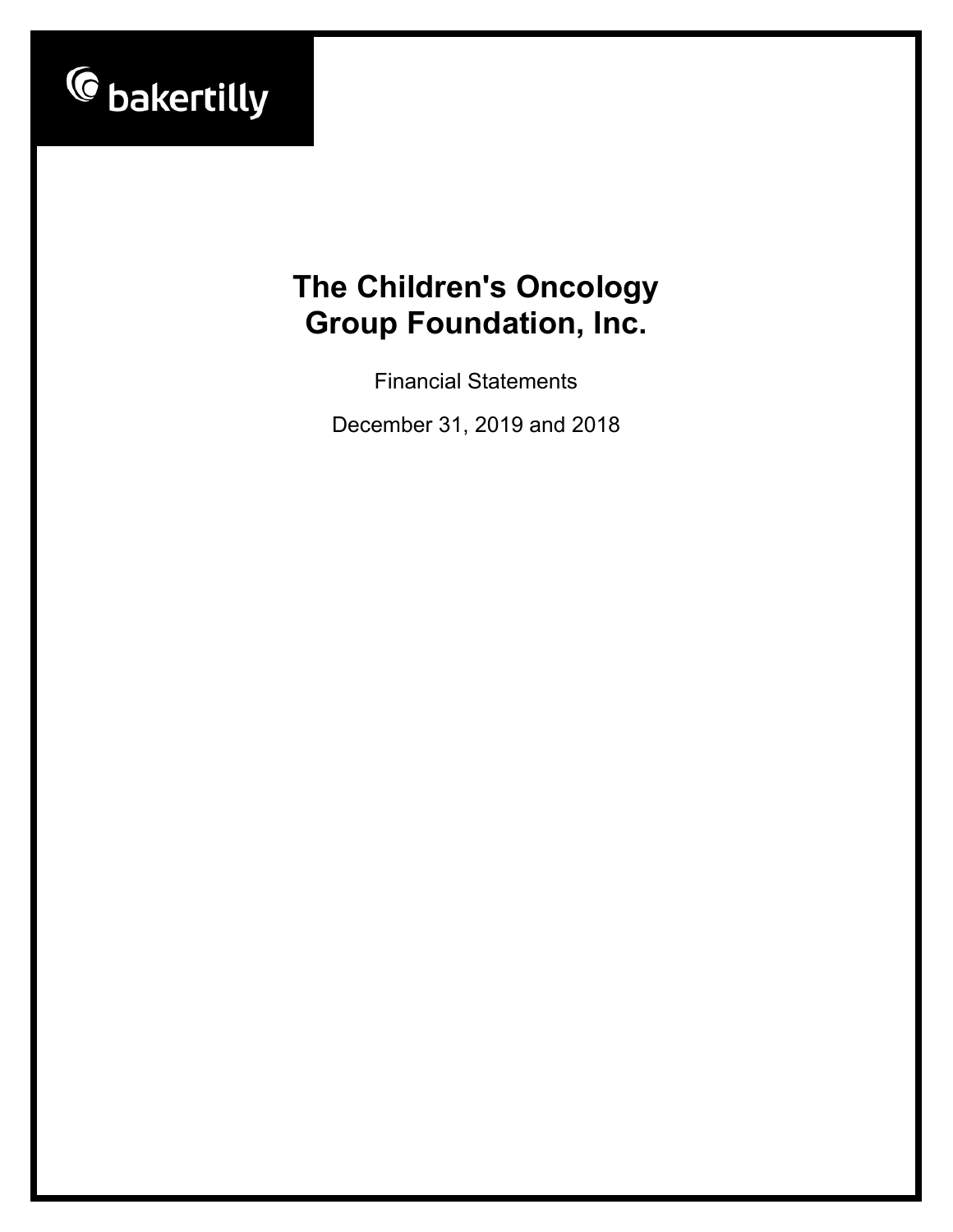Table of Contents December 31, 2019 and 2018

|                                          | Page |
|------------------------------------------|------|
| <b>Independent Auditors' Report</b>      |      |
| <b>Financial Statements</b>              |      |
| <b>Statements of Financial Position</b>  | 2    |
| <b>Statements of Activities</b>          | 3    |
| <b>Statements of Functional Expenses</b> | 5    |
| <b>Statements of Cash Flows</b>          | 6    |
| Notes to Financial Statements            |      |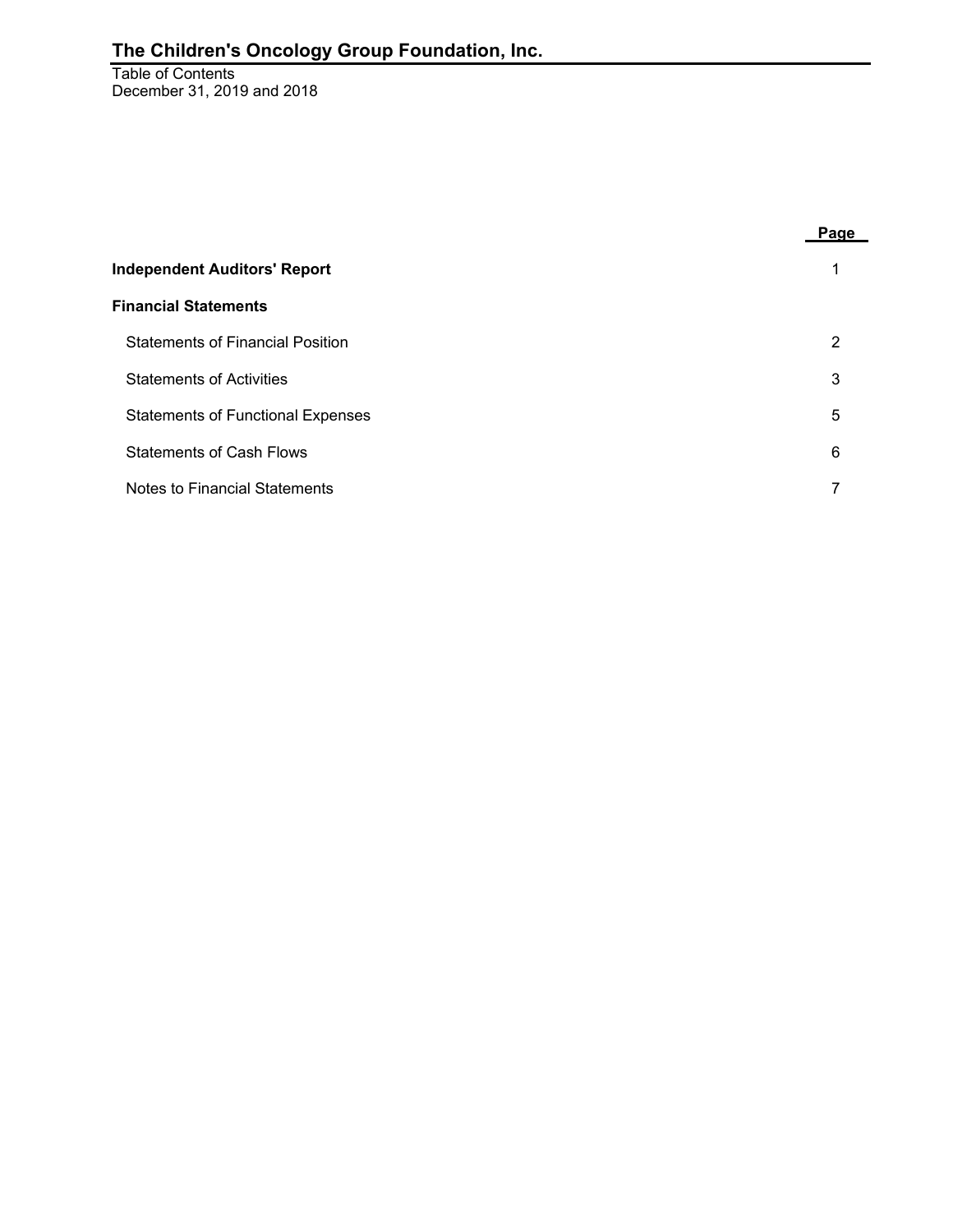

## **Independent Auditors' Report**

To the Board of Directors of The Children's Oncology Group Foundation, Inc.

#### **Report on the Financial Statements**

We have audited the accompanying financial statements of The Children's Oncology Group Foundation, Inc., which comprise the statements of financial position as of December 31, 2019 and 2018, and the related statements of activities, statement of functional expenses and statements cash flows for the years then ended, and the related notes to the financial statements.

#### **Management's Responsibility for the Financial Statements**

Management is responsible for the preparation and fair presentation of these financial statements in accordance with accounting principles generally accepted in the United States of America; this includes the design, implementation and maintenance of internal control relevant to the preparation and fair presentation of financial statements that are free from material misstatement, whether due to fraud or error.

#### **Auditors' Responsibility**

Our responsibility is to express an opinion on these financial statements based on our audits. We conducted our audits in accordance with auditing standards generally accepted in the United States of America. Those standards require that we plan and perform the audit to obtain reasonable assurance about whether the financial statements are free from material misstatement.

An audit involves performing procedures to obtain audit evidence about the amounts and disclosures in the financial statements. The procedures selected depend on the auditor's judgment, including the assessment of the risks of material misstatement of the financial statements, whether due to fraud or error. In making those risk assessments, the auditor considers internal control relevant to the entity's preparation and fair presentation of the financial statements in order to design audit procedures that are appropriate in the circumstances, but not for the purpose of expressing an opinion on the effectiveness of the entity's internal control. Accordingly, we express no such opinion. An audit also includes evaluating the appropriateness of accounting policies used and the reasonableness of significant accounting estimates made by management, as well as evaluating the overall presentation of the financial statements.

We believe that the audit evidence we have obtained is sufficient and appropriate to provide a basis for our audit opinion.

#### **Opinion**

In our opinion, the financial statements referred to above present fairly, in all material respects, the financial position of the Children's Oncology Group Foundation, Inc. as of December 31, 2019 and 2018, and the changes in its net assets, and its cash flows for the years then ended in accordance with accounting principles generally accepted in the United States of America.

Baker Tilly US, LLP

Philadelphia, Pennsylvania September 8, 2020

Baker Tilly US, LLP, trading as Baker Tilly, is a member of the global network of Baker Tilly International Ltd., the members of which are separate and independent legal entities. © 2020 Baker Tilly US, LLP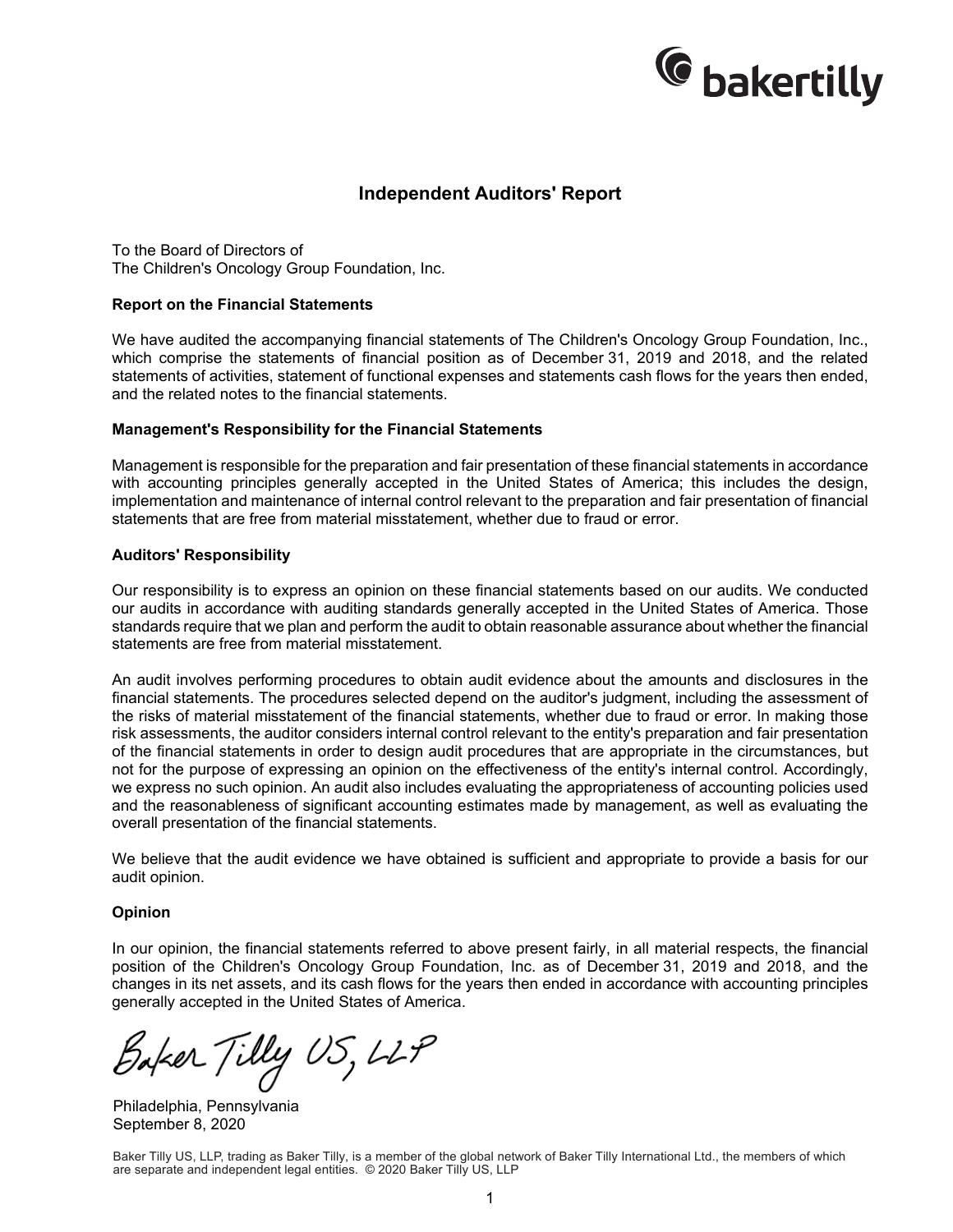Statements of Financial Position December 31, 2019 and 2018

|                                                 | 2019             | 2018 |            |  |
|-------------------------------------------------|------------------|------|------------|--|
| <b>Assets</b>                                   |                  |      |            |  |
| <b>Assets</b>                                   |                  |      |            |  |
| Cash and cash equivalents                       | \$<br>12,955,515 | \$   | 10,649,553 |  |
| Grants and contributions receivable             | 7,577,064        |      | 6,764,137  |  |
| Investments                                     |                  |      | 779,673    |  |
| Prepaid expenses                                | 514,792          |      | 169,499    |  |
| <b>Total assets</b>                             | \$<br>21,047,371 | \$   | 18,362,862 |  |
| <b>Liabilities and Net Assets</b>               |                  |      |            |  |
| <b>Liabilities</b>                              |                  |      |            |  |
| Accounts payable and accrued expenses           | \$<br>1,029,264  | \$   | 1,673,404  |  |
| Deferred revenue                                | 141,193          |      | 150,619    |  |
| <b>Total liabilities</b>                        | 1,170,457        |      | 1,824,023  |  |
|                                                 |                  |      |            |  |
| <b>Net Assets</b><br>Without donor restrictions | 2,414,233        |      | 2,275,417  |  |
| With donor restrictions                         | 17,462,681       |      | 14,263,422 |  |
|                                                 |                  |      |            |  |
| Total net assets                                | 19,876,914       |      | 16,538,839 |  |
| Total liabilities and net assets                | \$<br>21,047,371 | \$   | 18,362,862 |  |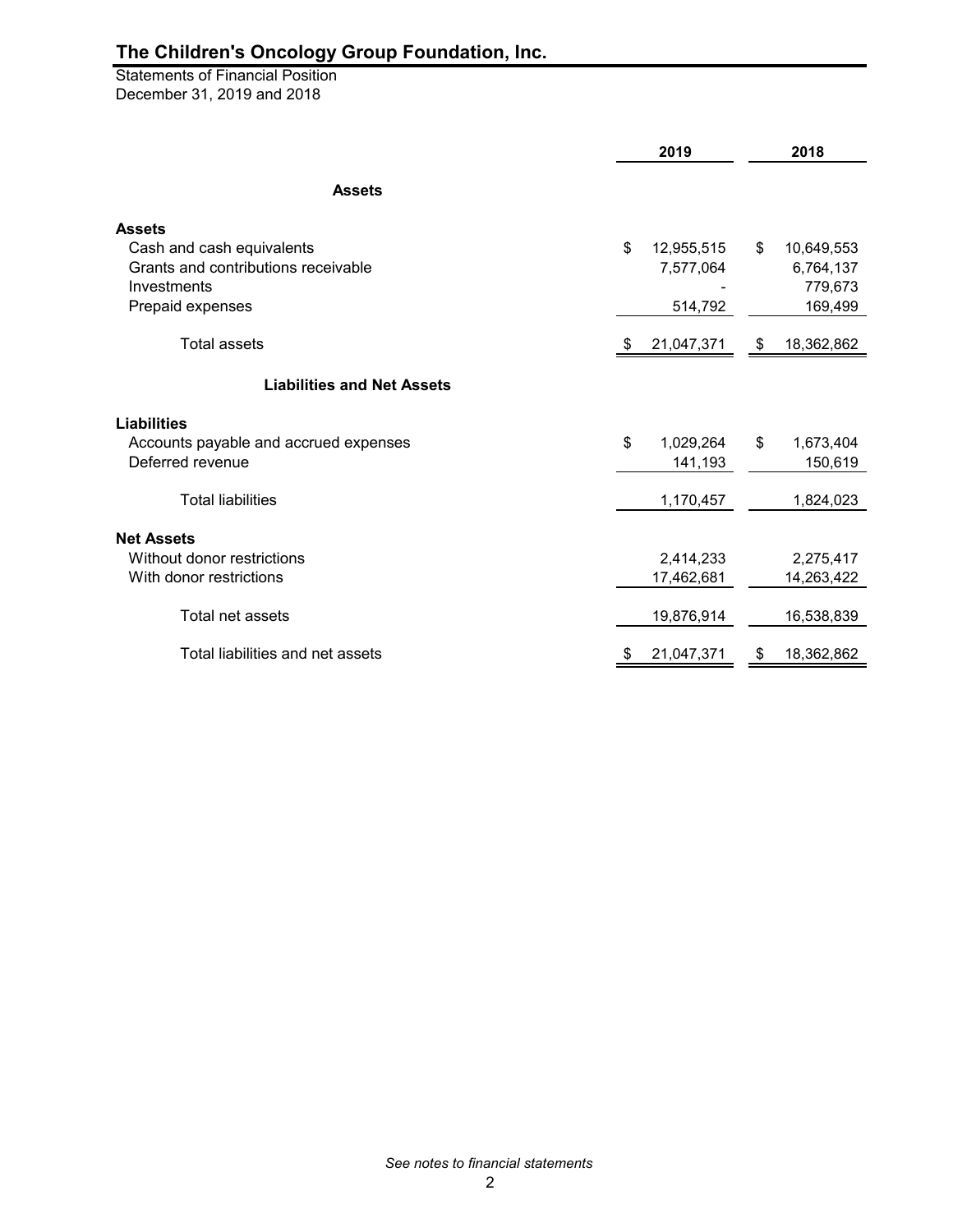## Statements of Activities

Year Ended December 31, 2019 With Comparative Total for the Year Ended December 31, 2018

|                                          | Without<br><b>Donor</b><br><b>Restriction</b> | With<br><b>Donor</b><br><b>Restriction</b> | 2019<br><b>Total</b> | 2018<br><b>Total</b> |
|------------------------------------------|-----------------------------------------------|--------------------------------------------|----------------------|----------------------|
| <b>Revenues, Gains and Other Support</b> |                                               |                                            |                      |                      |
| Grants                                   | \$<br>1,688,063                               | \$<br>8,351,690                            | \$<br>10,039,753     | \$<br>8,308,996      |
| Contributions                            | 219,197                                       | 192,310                                    | 411,507              | 949,590              |
| Conference revenue                       | 344,100                                       |                                            | 344,100              | 233,200              |
| Program service revenue                  | 6,426                                         |                                            | 6,426                | 575,079              |
| In-kind contributions                    | 23,636                                        |                                            | 23,636               | 32,116               |
| <b>Bank interest</b>                     | 561                                           |                                            | 561                  | 660                  |
| Investment income (loss)                 | 156,958                                       |                                            | 156,958              | (1,678)              |
| Other income                             | 12,537                                        |                                            | 12,537               |                      |
| Net assets released from restriction     | 5,344,741                                     | (5,344,741)                                |                      |                      |
| Total revenues, gains and                |                                               |                                            |                      |                      |
| other support                            | 7,796,219                                     | 3,199,259                                  | 10,995,478           | 10,097,963           |
| <b>Expenses</b>                          |                                               |                                            |                      |                      |
| Program services                         | 7,546,962                                     |                                            | 7,546,962            | 10,891,279           |
| Supporting services:                     |                                               |                                            |                      |                      |
| Management and general                   | 96,865                                        |                                            | 96,865               | 80,590               |
| Fundraising                              | 13,576                                        |                                            | 13,576               | 11,356               |
| Total supporting services                |                                               |                                            |                      |                      |
| expenses                                 | 110,441                                       |                                            | 110,441              | 91,946               |
| Total expenses                           | 7,657,403                                     |                                            | 7,657,403            | 10,983,225           |
| Changes in net assets                    | 138,816                                       | 3,199,259                                  | 3,338,075            | (885, 262)           |
| <b>Net Assets, Beginning</b>             | 2,275,417                                     | 14,263,422                                 | 16,538,839           | 17,424,101           |
| <b>Net Assets, Ending</b>                | \$<br>2,414,233                               | \$<br>17,462,681                           | \$<br>19,876,914     | \$<br>16,538,839     |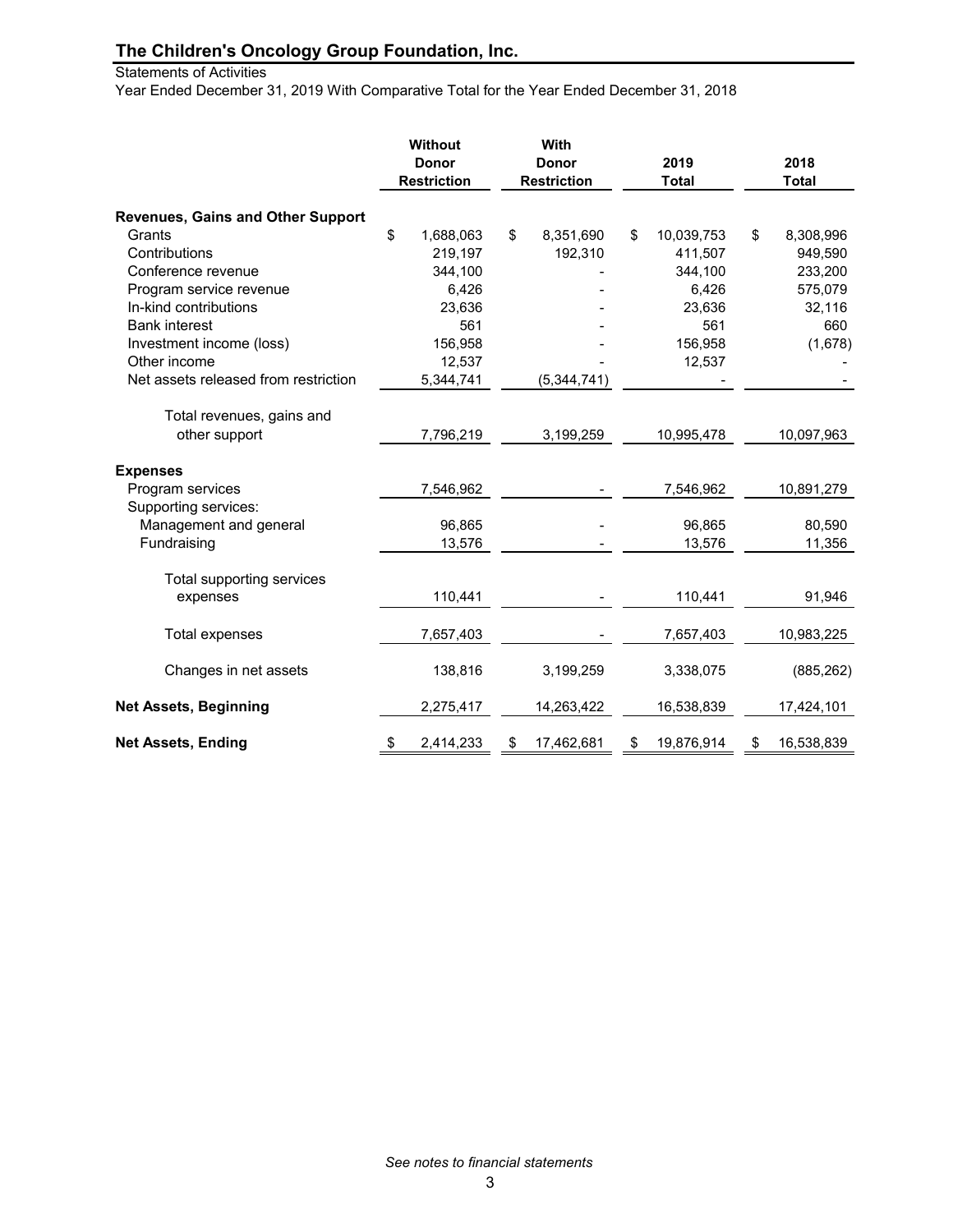Statement of Activities Year Ended December 31, 2018

|                                          | <b>Without</b><br>With<br><b>Donor</b><br><b>Donor</b><br><b>Restriction</b><br><b>Restriction</b> |            |    | <b>Total</b>  |                  |
|------------------------------------------|----------------------------------------------------------------------------------------------------|------------|----|---------------|------------------|
|                                          |                                                                                                    |            |    |               |                  |
| <b>Revenues, Gains and Other Support</b> |                                                                                                    |            |    |               |                  |
| Grants                                   | \$                                                                                                 | 1,994,173  | \$ | 6,314,823     | \$<br>8,308,996  |
| Contributions                            |                                                                                                    | 175,387    |    | 774,203       | 949,590          |
| Conference revenue                       |                                                                                                    | 233,200    |    |               | 233,200          |
| Program service revenue                  |                                                                                                    | 575,079    |    |               | 575,079          |
| In-kind contributions                    |                                                                                                    | 32,116     |    |               | 32,116           |
| <b>Bank interest</b>                     |                                                                                                    | 660        |    |               | 660              |
| Investment loss                          |                                                                                                    | (1,678)    |    |               | (1,678)          |
| Other income                             |                                                                                                    |            |    |               |                  |
| Net assets released from restriction     |                                                                                                    | 8,257,576  |    | (8, 257, 576) |                  |
| Total revenues, gains and                |                                                                                                    |            |    |               |                  |
| other support                            |                                                                                                    | 11,266,513 |    | (1, 168, 550) | 10,097,963       |
| <b>Expenses</b>                          |                                                                                                    |            |    |               |                  |
| Program services                         |                                                                                                    | 10,891,279 |    |               | 10,891,279       |
| Supporting services:                     |                                                                                                    |            |    |               |                  |
| Management and general                   |                                                                                                    | 80,590     |    |               | 80,590           |
| Fundraising                              |                                                                                                    | 11,356     |    |               | 11,356           |
| Total supporting services                |                                                                                                    |            |    |               |                  |
| expenses                                 |                                                                                                    | 91,946     |    |               | 91,946           |
|                                          |                                                                                                    |            |    |               |                  |
| <b>Total expenses</b>                    |                                                                                                    | 10,983,225 |    |               | 10,983,225       |
| Changes in net assets                    |                                                                                                    | 283,288    |    | (1, 168, 550) | (885, 262)       |
| <b>Net Assets, Beginning</b>             |                                                                                                    | 1,992,129  |    | 15,431,972    | 17,424,101       |
| <b>Net Assets, Ending</b>                | \$                                                                                                 | 2,275,417  | \$ | 14,263,422    | \$<br>16,538,839 |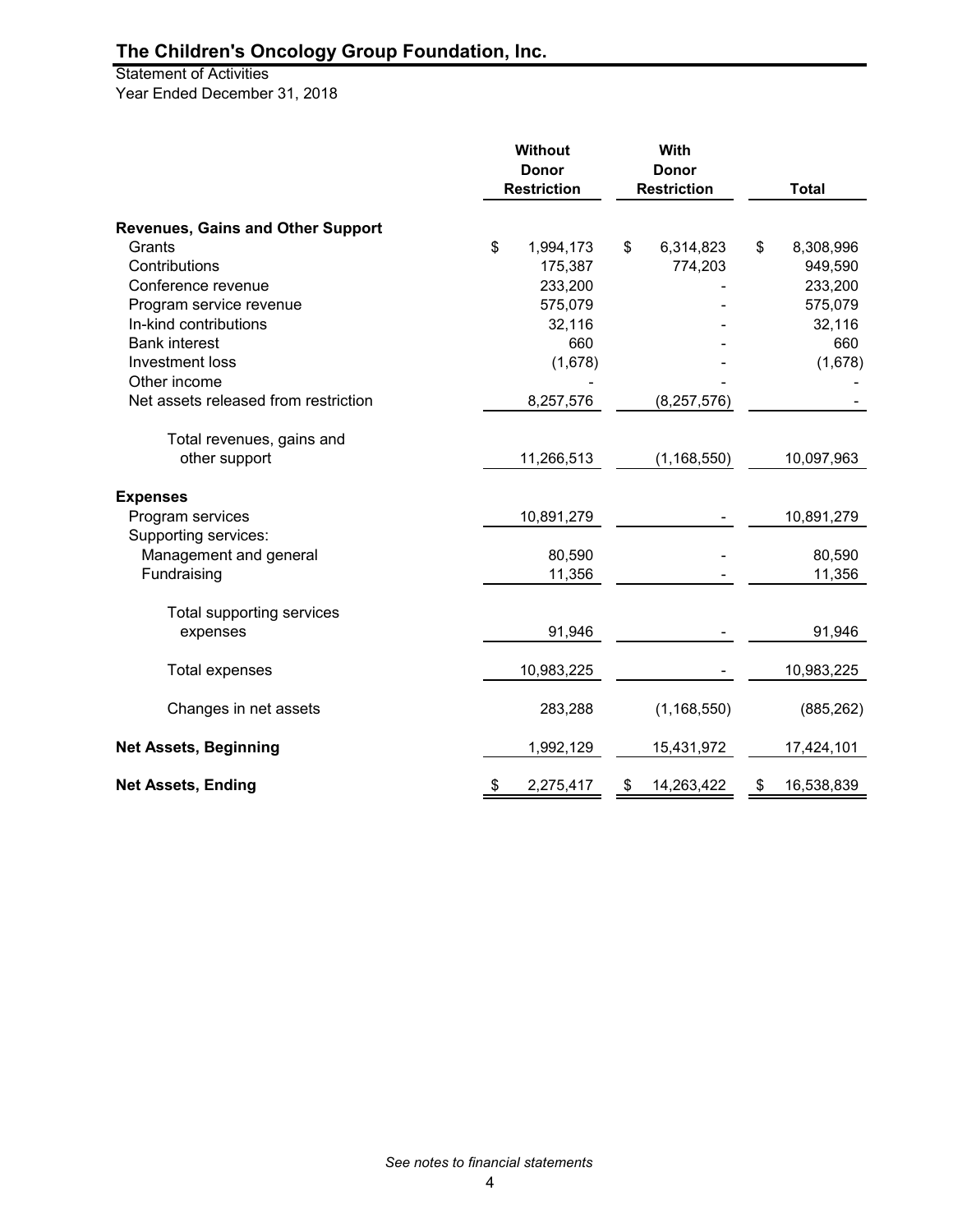#### Statements of Functional Expenses Years Ended December 31, 2019 and 2018

|                          |                 |                |         |                          |                           |    | 2019              |    |                          |                    |                 |
|--------------------------|-----------------|----------------|---------|--------------------------|---------------------------|----|-------------------|----|--------------------------|--------------------|-----------------|
|                          | <b>COG Site</b> |                | Program |                          | <b>Other COG</b><br>Total |    | <b>Management</b> |    |                          |                    |                 |
|                          |                 | <b>Support</b> |         | Capacity                 | <b>Research</b>           |    | <b>Programs</b>   |    | and General              | <b>Fundraising</b> | Total           |
| Grant expense            | \$              | 4,296,440      | \$      | $\overline{\phantom{0}}$ | \$<br>2,613,471           | \$ | 6,909,911         | \$ | $\overline{\phantom{0}}$ | $\sim$             | \$<br>6,909,911 |
| Research expense         |                 |                |         | $\overline{\phantom{0}}$ | 451,544                   |    | 451,544           |    |                          |                    | 451,544         |
| Professional fees        |                 |                |         | $\overline{\phantom{0}}$ | $\overline{\phantom{0}}$  |    |                   |    | 198,927                  |                    | 198,927         |
| Conference               |                 |                |         | 70,178                   | $\overline{\phantom{0}}$  |    | 70,178            |    |                          | -                  | 70,178          |
| Travel                   |                 |                |         | 13,457                   | ۰                         |    | 13,457            |    |                          |                    | 13,457          |
| Other expenses           |                 |                |         | 273                      | 3,712                     |    | 3,985             |    | 4,778                    | 3,439              | 12,202          |
| Insurance                |                 |                |         | $\overline{\phantom{a}}$ | $\overline{\phantom{a}}$  |    |                   |    | 1,184                    | ۰                  | 1,184           |
| Depreciation             |                 |                |         |                          |                           |    |                   |    |                          |                    |                 |
| Indirect cost allocation |                 | 9,062          |         | 29,647                   | 59,178                    |    | 97,887            |    | (108, 024)               | 10,137             |                 |
|                          |                 | 4,305,502      |         | 113,555                  | 3,127,905                 |    | 7,546,962         |    | 96,865                   | 13,576             | 7,657,403       |

|                          |                            |    |                                     |                 |                          | 2018                             |    |                    |              |            |
|--------------------------|----------------------------|----|-------------------------------------|-----------------|--------------------------|----------------------------------|----|--------------------|--------------|------------|
|                          | <b>COG Site</b><br>Program |    | <b>Other COG</b><br><b>Research</b> |                 | Total<br><b>Programs</b> | <b>Management</b><br>and General |    | <b>Fundraising</b> | <b>Total</b> |            |
|                          | <b>Support</b>             |    | Capacity                            |                 |                          |                                  |    |                    |              |            |
| Grant expense            | \$<br>7,544,600            | \$ | $\sim$                              | \$<br>2,600,180 | \$.                      | 10,144,780                       | \$ | $\sim$             | \$<br>$\sim$ | 10,144,780 |
| Research expense         |                            |    |                                     | 507,132         |                          | 507,132                          |    |                    | ۰            | 507,132    |
| Professional fees        |                            |    | 54,360                              |                 |                          | 54,360                           |    | 198,603            | ۰            | 252,963    |
| Conference               |                            |    | 56,376                              |                 |                          | 56,376                           |    |                    |              | 56,376     |
| Travel                   |                            |    | 12,766                              |                 |                          | 12,766                           |    |                    |              | 12,766     |
| Other expenses           |                            |    | 2,095                               | 73              |                          | 2,168                            |    | 3,168              | 2,343        | 7,679      |
| Insurance                |                            |    |                                     |                 |                          |                                  |    | 1,184              |              | 1,184      |
| Depreciation             |                            |    | $\overline{\phantom{a}}$            |                 |                          |                                  |    | 345                |              | 345        |
| Indirect cost allocation | 9,126                      |    | 40,813                              | 63,758          |                          | 113,697                          |    | (122, 710)         | 9,013        |            |
|                          | \$<br>7,553,726            | \$ | 166,410                             | 3.171.143       |                          | 10,891,279                       | \$ | 80,590             | 11,356       | 10,983,225 |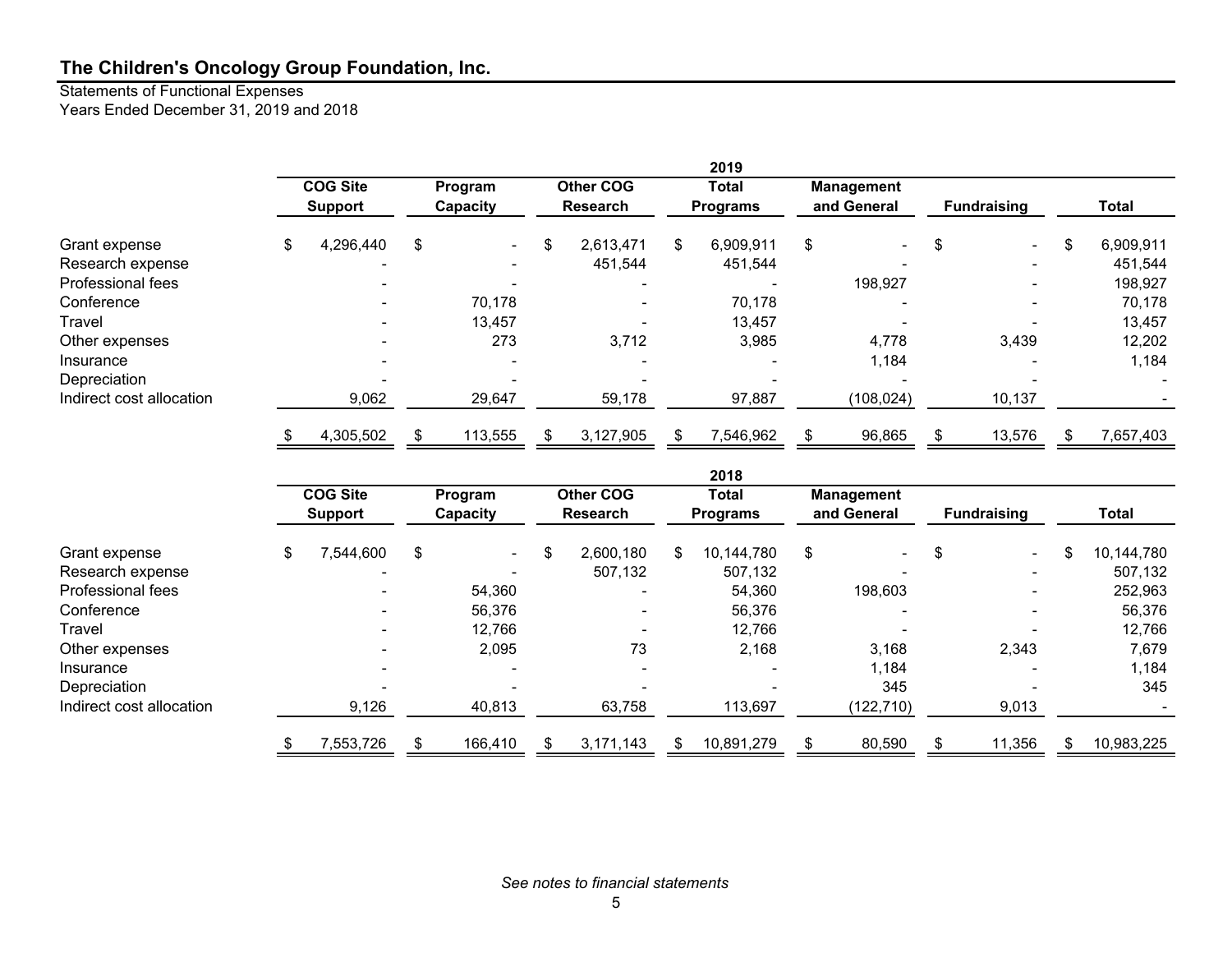# Statements of Cash Flows

Years Ended December 31, 2019 and 2018

|                                                     | 2019 |            | 2018             |
|-----------------------------------------------------|------|------------|------------------|
| <b>Cash Flows From Operating Activities</b>         |      |            |                  |
| Changes in net assets                               | \$   | 3,338,075  | \$<br>(885, 262) |
| Adjustments to reconcile changes in net assets to   |      |            |                  |
| net cash provided by operating activities:          |      |            |                  |
|                                                     |      |            | 345              |
| Depreciation expense                                |      |            |                  |
| Realized and unrealized (gain) loss                 |      | (76, 598)  | 44,231           |
| Changes in assets and liabilities:                  |      |            |                  |
| Grants and contributions receivable                 |      | (812, 927) | (694, 137)       |
| Prepaid expenses                                    |      | (345, 293) | 313,047          |
| Accounts payable and accrued expenses               |      | (644, 140) | 1,599,753        |
| Deferred revenue                                    |      | (9, 426)   | (11, 879)        |
| Net cash provided by operating activities           |      | 1,449,691  | 366,098          |
| <b>Cash Flows From Investing Activities</b>         |      |            |                  |
| Purchase of investments                             |      | (9,032)    | (20, 502)        |
| Sale of investments                                 |      | 865,303    |                  |
| Net cash provided by (used in) investing activities |      | 856,271    | (20, 502)        |
|                                                     |      |            |                  |
| Net increase in cash                                |      | 2,305,962  | 345,596          |
| <b>Cash and Cash Equivalents, Beginning</b>         |      | 10,649,553 | 10,303,957       |
| <b>Cash and Cash Equivalents, Ending</b>            | \$   | 12,955,515 | \$<br>10,649,553 |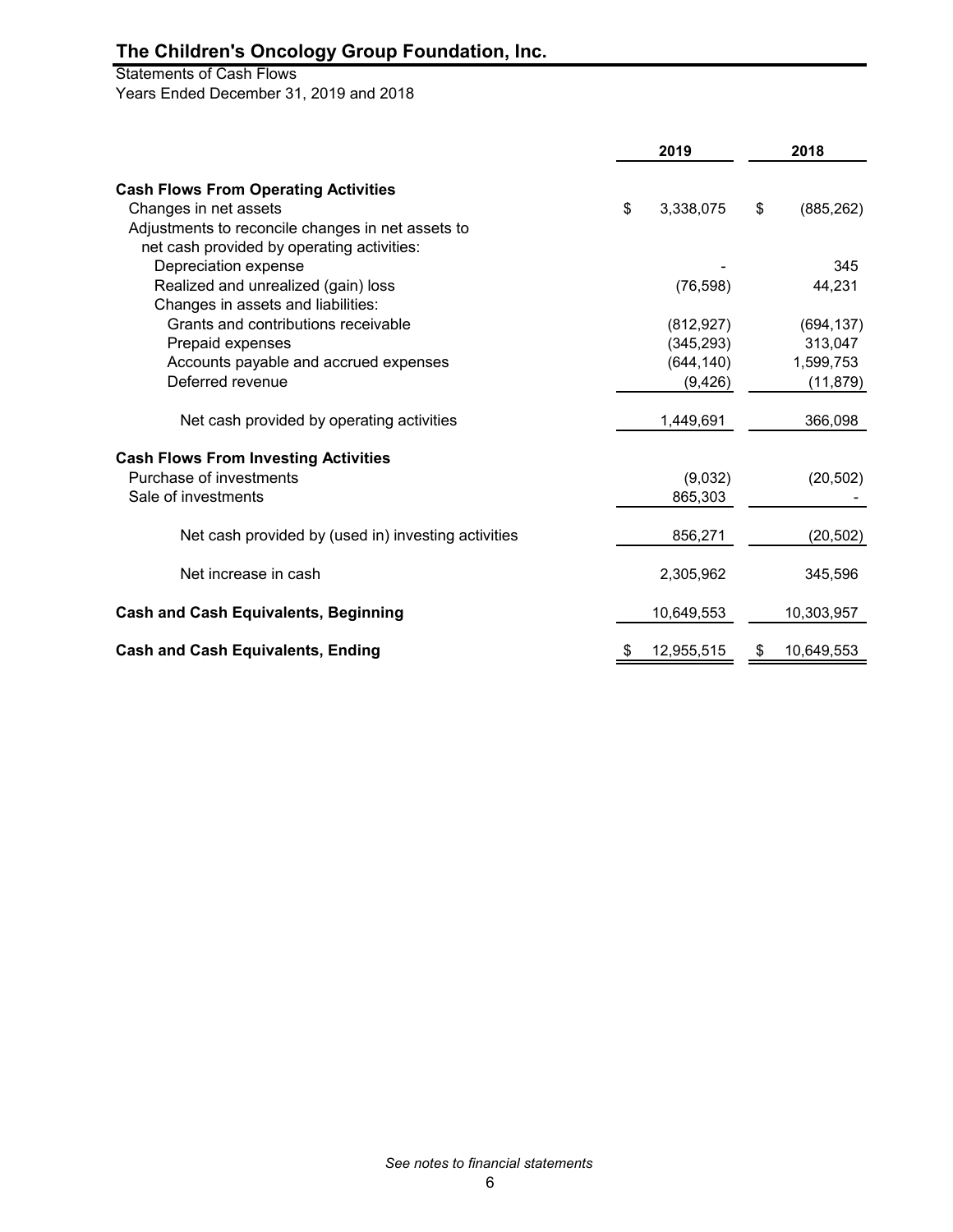## **1. Nature of Operations**

The Children's Oncology Group Foundation, Inc. (the Foundation) is a not-for-profit organization incorporated in the Commonwealth of Pennsylvania in August 2011. The Foundation was formed to support the Children's Oncology Group (COG), an unincorporated entity, which is the world's largest organization devoted exclusively to childhood and adolescent cancer research. The Foundation enables COG's leadership, comprised of a team of doctors, nurses, laboratory scientists and other allied professionals, to direct the resources raised for childhood cancer research to the areas of highest need and opportunity. The board of the Foundation is comprised of members of the executive committee of COG. The Foundation allows philanthropic funds from individual supporters and organizations to go directly to COG and other organizations to fund their much needed research. In an era of rapid scientific discovery, this direct link allows COG researchers to respond quickly to new discoveries with great potential to benefit children with cancer.<br>Cancer. The Foundation's 2019 and 2018 grant expense consists cancer. The Foundation's 2019 and 2018 grant expense consists of sub-grants made primarily to one organization that disperses the funds on behalf of the Foundation to COG member sites.

These activities are primarily supported by grants and contributions from foundations, corporations and individuals.

## **2. Summary of Significant Accounting Policies**

### **Basis of Financial Reporting**

The Foundation follows the authoritative guidance for external financial reporting by not-for-profit organizations and requires that unconditional promises to give (contributions) be recorded as a receivable and revenue and requires the Foundation to distinguish between contributions received for each net asset classification in accordance with donor imposed restrictions. The authoritative guidance also establishes standards for external financial reporting by not-for-profit organizations and requires that resources be classified for accounting and reporting purposes into two net asset classifications according to externally (donor) imposed restrictions.

A description of the net asset classifications follows:

**Net Assets Without Donor Restriction** - Net assets that are not subject to donor-imposed stipulations and these net assets may be designated for specific purposes by action of the Board of Directors. There are no designations on net assets without donor restrictions as of December 31, 2019 and 2018. Net assets without donor restriction are available for the support of operations and whose use is not externally restricted.

**Net Assets With Donor Restriction** - Net assets whose use by the Foundation is subject to donorimposed stipulations that can be fulfilled by actions of the Foundation pursuant to those stipulations or that expire by the passage of time are reported as net assets with donor restrictions. When a donor restriction expires, that is, when a stipulated time restriction ends or purpose restriction is accomplished, these net assets with donor restriction are reclassified to net assets without restriction and reported in the statements of activities as net assets released from restriction. Additionally, fund receive as gifts and bequests which have been accepted with the donor stipulation that the principal be maintained intact in perpetuity are reported as net assets with donor restrictions. The Foundation does not have any net asset balances with the donor stipulation that the principal be maintained intact in perpetuity as of December 31, 2019 and 2018.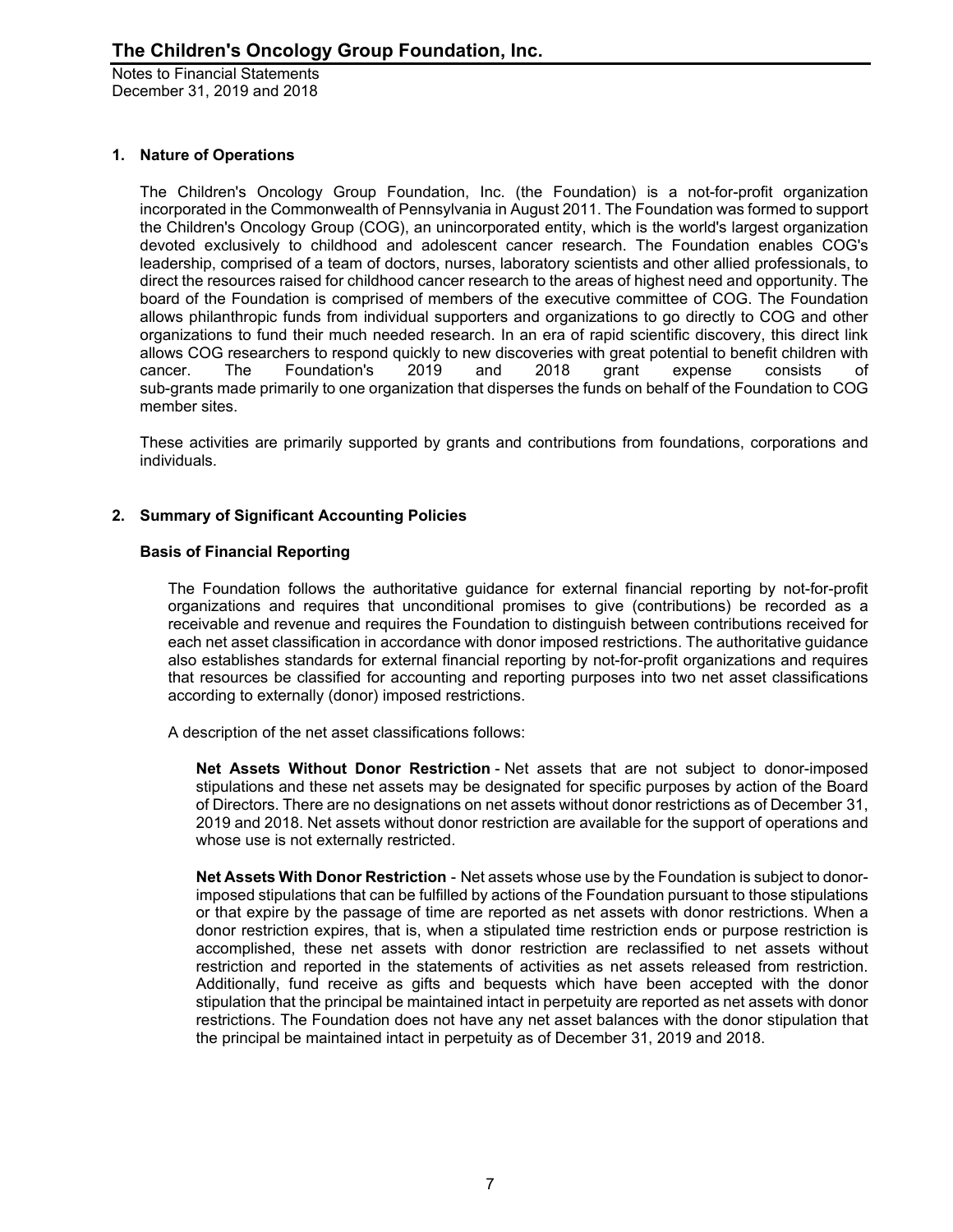#### **Revenue Recognition**

### **Grants and Contributions**

Grants or contributions are reported as revenue in the year in which payments are received and/or unconditional promises to give are made. All grants and contributions are considered to be without donor restriction unless specifically restricted by the donor. Grants and contributions restricted by the donor for specific purposes are reported as with donor restriction, which increase those net asset classifications. When a donor restriction expires, that is, a time restriction ends or a stipulated purpose restriction is accomplished, net assets with donor restrictions are released to net assets without donor restriction.

Grants and contributions, including unconditional promises to give, that are expected to be received within one year are recorded at net realizable value. Grants and contributions that are expected to be collected in future years are recorded at the present value of their expected future cash flows, which approximates fair value. All grants and contributions receivable as of December 31, 2019 and 2018 are expected to be collected within one year, therefore no discount rate in determination of the present value of this balance is necessary.

## **Conference and Program Service Revenue**

Revenues from conferences and program services are recognized at the time or over the period of time of the conference or program. Conference revenues that have been collected, but for which the conference has not been held as of the year-end, and program service revenue collected related to an exchange agreement for which the related services have not yet been performed, are considered not yet earned and included in deferred revenue in the statements of financial position. The Foundation reported deferred revenue balances related to program service of \$141,193 and \$150,619 as of December 31, 2019 and 2018, respectively.

#### **In-Kind Contributions**

In-kind contributions include donated goods and services that are recognized as revenues and expenses based on the estimated fair value of the goods or services as of the date provided. The Foundation received \$23,636 and \$32,166 in in-kind professional services in the years ended December 31, 2019 and 2018, respectively.

#### **Cash and Cash Equivalents**

For the purposes of the statements of cash flows, cash and cash equivalents includes interest-bearing deposits with original maturities of three months or less, including money market funds and certificates of deposit.

#### **Investments**

The Foundation's investments are reported at fair value in the accompanying statements of financial position. Realized gains and losses are computed on the average cost method.

#### **Financial Instruments and Risk Concentration**

The Foundation's principal financial instruments subject to credit risk are its cash and investments. Investment securities are exposed to various risks, such as interest rate, market and credit. Due to the level of risk associated with certain investment securities and the level of uncertainty related to changes in the value of investment securities, it is at least reasonably possible that changes in the value of investments in the near term would materially affect the amounts reported in the statements of financial position and the statements of activities.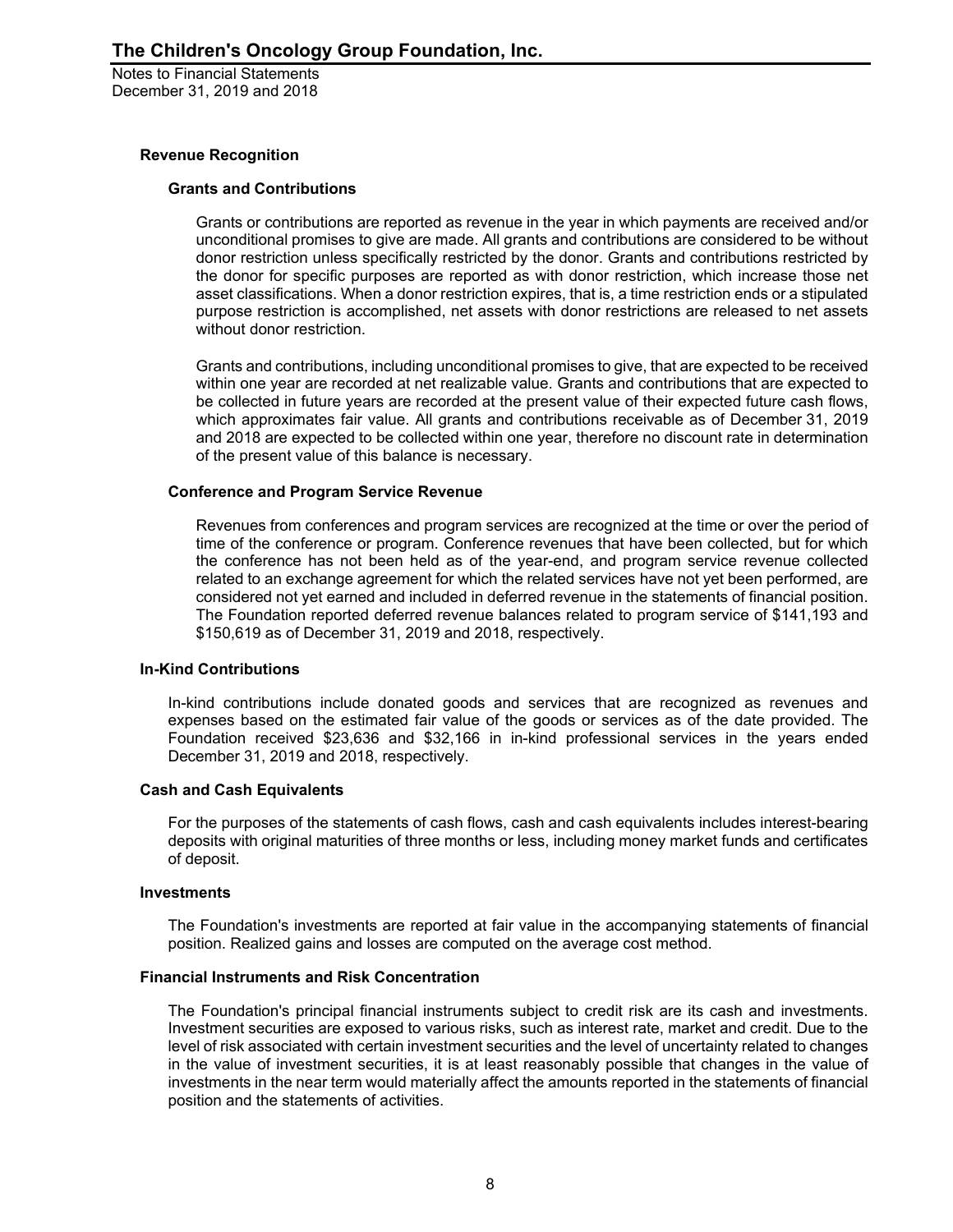### **Use of Estimates**

The preparation of financial statements in conformity with accounting principles generally accepted in the United States of America requires management to make estimates and assumptions that affect the reported amounts of assets and liabilities and disclosure of contingent assets and liabilities at the date of the financial statements, and the reported amounts of revenues and expenses during the reporting period. Actual results could differ from those estimates.

#### **Functional Allocation of Expenses**

The costs of providing the various programs and other activities have been summarized on a functional basis in the statements of activities. The financial statements report certain categories of expense that are attributable to more than one program or supporting function. Therefore, these expenses require allocation on a reasonable basis that is consistently applied. Accordingly, certain costs have been allocated among the program and supporting services benefitted based on a percentage of personnel costs.

### **Income Tax**

The Foundation qualifies as a tax-exempt organization under Section 501(c)(3) of the Internal Revenue Code. Accordingly, the Foundation is exempt from income tax.

The Foundation accounts for uncertainty in income taxes recognized in the financial statements using a recognition threshold of more likely than not as to whether the uncertainty will be sustained upon examination by the appropriate taxing authority. Measurement of the tax uncertainty occurs if the recognition threshold has been met. Management determined there were no tax uncertainties that met the recognition threshold.

The Federal Form 990, *Return of Organization Exempt from Income Tax*, is subject to examination by the Internal Revenue Service, generally for three years after filed.

#### **New Accounting Standard, Adopted**

In May 2014, the FASB issued ASU 2014-09, *Revenue From Contracts With Customers (Topic 606)*. ASU 2014-09 provides a single comprehensive revenue recognition framework and supersedes existing revenue recognition guidance. Included in the new principles-based revenue recognition model are changes to the basis for deciding on the timing for revenue recognition. In addition, the standard expands and improves revenue disclosures. In August 2015, the FASB issued ASU 2015-14, *Revenue From Contracts With Customers (Topic 606): Deferral of the Effective Date* which defers the effective date of ASU 2014-09 to annual or interim reporting periods beginning after December 15, 2018. The Foundation adopted ASU 2014-09 for the year ended December 31, 2019. Adoption of this standard did not have a material impact on the financial reporting of the Foundation.

In June 2018, the FASB issued ASU 2018-08, *Not-for-Profit Entities (Topic 958): Clarifying the Scope and the Accounting Guidance for Contributions Received and Contributions Made*. The new guidance provides clarification and improves the accounting guidance for contributions received and contributions made. ASU 2018-08 will assist entities in (1) evaluating whether transactions should be accounted for as contributions (nonreciprocal transactions) within the scope of Topic 958 or as exchange (reciprocal) transactions subject to other guidance and (2) determining whether a contribution is conditional. ASU 2018-08 is effective on a modified prospective basis for annual or interim reporting periods beginning after December 15, 2019. Early adoption is permitted. The Foundation adopted ASU 2018-08 for the year ended December 31, 2019. Adoption of this standard did not have a material impact on the financial reporting of the Foundation.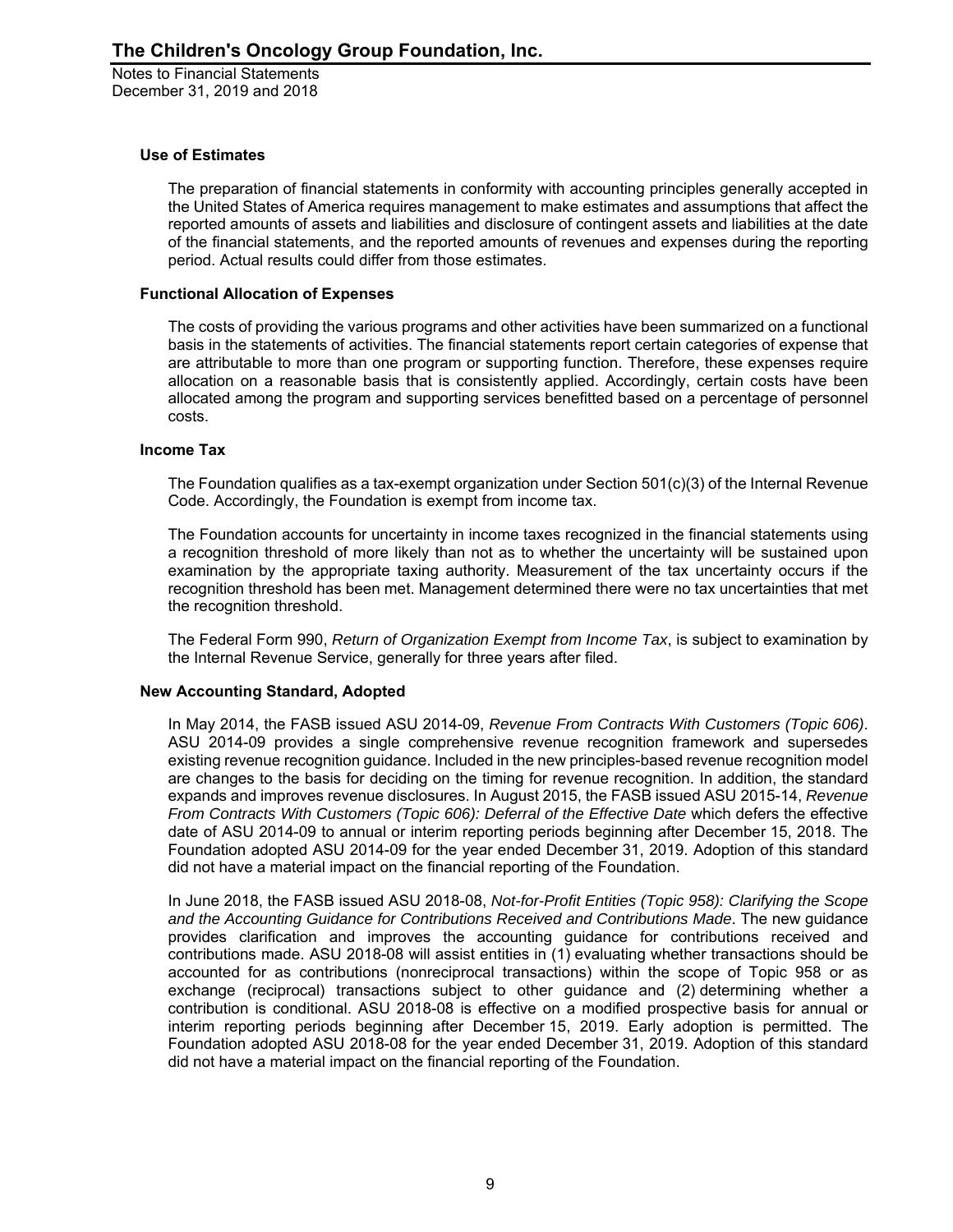Notes to Financial Statements December 31, 2019 and 2018

### **3. Investments and Fair Value Measurements**

The Foundation's investments, at fair value, consisted of the following at December 31, 2019 and 2018:

|                     | 2019 | 2018   |         |  |
|---------------------|------|--------|---------|--|
| Equity mutual funds |      | $\sim$ | 779.673 |  |
| Total investments   |      | $\sim$ | 779.673 |  |

Investment income (loss) for the years ended December 31, 2019 and 2018 consisted of the following:

|                           |    | 2019    |    | 2018      |
|---------------------------|----|---------|----|-----------|
| Dividend income           | \$ | 80,360  | \$ | 42,553    |
| Realized gains            |    | 58,753  |    | 8,390     |
| Unrealized gains (losses) |    | 17,845  |    | (52, 621) |
|                           | S  | 156,958 | Œ  | (1,678)   |

The Foundation categorizes its fair value measurements within the fair value hierarchy established by generally accepted accounting principles. The hierarchy is based on the valuation inputs used to measure the fair value of the asset. Level 1 inputs are quoted prices in active markets for identical assets; Level 2 inputs are significant other observable inputs; Level 3 inputs are significant unobservable inputs. The Foundation has no investments valued using Level 2 or 3 inputs.

The following table presents information about the Foundation's investments measured and disclosed at fair value or net asset value as of December 31, 2019 and 2018 and indicates the fair value hierarchy:

|                                             | 2019          |         |                |         |                          |    |              |
|---------------------------------------------|---------------|---------|----------------|---------|--------------------------|----|--------------|
|                                             | Level 1       | Level 2 |                | Level 3 |                          |    | <b>Total</b> |
| Equity mutual funds                         | \$            | \$      | $\blacksquare$ | \$      | $\overline{\phantom{a}}$ | \$ |              |
| Total investments<br>reported at fair value | \$            | \$      |                |         |                          | \$ |              |
|                                             |               |         | 2018           |         |                          |    |              |
|                                             | Level 1       | Level 2 |                | Level 3 |                          |    | <b>Total</b> |
| Equity mutual funds                         | \$<br>779,673 | \$      |                | -\$     |                          | \$ | 779,673      |
| Total investments<br>reported at fair value | \$<br>779,673 | \$      |                | \$      | -                        | \$ | 779,673      |

The following provides a brief description of the types of financial instruments the Foundation holds, the methodology for estimating fair value and the level within the hierarchy of the estimate:

Equity mutual funds: These are mutual funds that consist of securities which are traded on a recognized active exchange. The closing price of the security as of the reporting date is used to determine fair value. This is considered a Level 1 value in the hierarchy.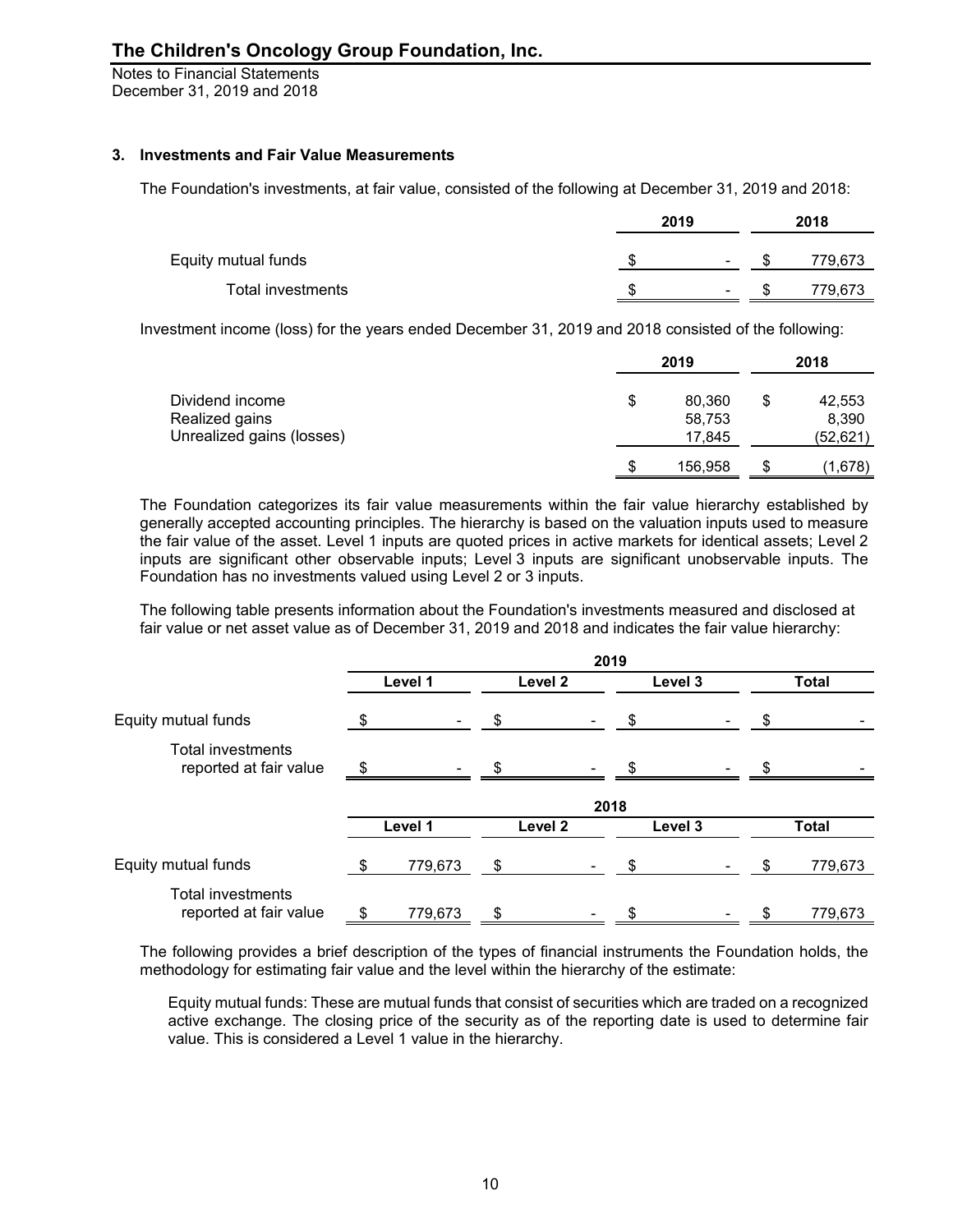## **4. Net Assets With Donor Restrictions**

Net assets with donor restrictions as of December 31, 2019 and 2018 are designated for the following purposes:

|                                                 | 2019            |    | 2018       |
|-------------------------------------------------|-----------------|----|------------|
| Pediatric cancer research supplemental programs | \$<br>3,958,630 | \$ | 2,440,187  |
| Project: EveryChild                             | 3,775,934       |    | 3,609,525  |
| Infrastructure projects                         | 251,494         |    | 257,530    |
| Integrated Translational Science Center         | 313,267         |    | 934,885    |
| COG Reference Laboratories                      | 1,247,767       |    | 1,015,000  |
| Leukemia research                               | 1,370,106       |    | 1,459,606  |
| Bone tumor research                             |                 |    | 22,558     |
| Acute myeloid leukemia research                 | 912,443         |    | 902,333    |
| Lymphoma Research                               | 6,500           |    |            |
| Nursing discipline                              | 112,740         |    | 118,640    |
| Adolescent and young adult research             | 1,172           |    | 1,172      |
| General cancer research                         | 197,864         |    | 256,177    |
| Advancing research                              | 4,449,739       |    | 2,545,834  |
| Neuroblastoma research                          | 628,120         |    | 628,070    |
| Renal tumor research                            | 84,638          |    | 69,638     |
| Soft tissue sarcoma research                    | 2,267           |    | 2,267      |
| <b>Pediatric MATCH</b>                          | 150,000         |    |            |
| Total                                           | 17,462,681      | S  | 14,263,422 |
|                                                 |                 |    |            |

## **5. Net Assets Released From Restrictions**

Net assets were released from donor or grantor restrictions by incurring expenses satisfying the restricted purposes or by occurrence of other events specified by donors or grantors during the years ended December 31, 2019 and 2018:

|                                                 | 2019 |           | 2018            |  |
|-------------------------------------------------|------|-----------|-----------------|--|
| Pediatric cancer research supplemental programs | \$   | 1,101,947 | \$<br>4,699,753 |  |
| Project: EveryChild                             |      | 1,490,724 | 552,179         |  |
| Infrastructure projects                         |      | 6.036     | 57,820          |  |
| <b>Integrated Translational Science Centers</b> |      | 871.618   | 256,209         |  |
| <b>COG Reference Laboratories</b>               |      | 917,233   | 984,728         |  |
| Leukemia research                               |      | 440.000   | 429.949         |  |
| Bone tumor research                             |      | 22,558    | 23,103          |  |
| Acute myeloid leukemia research                 |      | 172,822   | 718,248         |  |
| Nursing discipline                              |      | 7,089     | 14,367          |  |
| General cancer research                         |      | 218,618   | 187,580         |  |
| Advancing research                              |      | 96,096    |                 |  |
| Central nervous system tumor research           |      |           | 12,000          |  |
| Neuroblastoma research                          |      |           | 222,680         |  |
| Other research support                          |      |           | 98,960          |  |
| Total                                           |      | 5,344,741 | \$<br>8,257,576 |  |